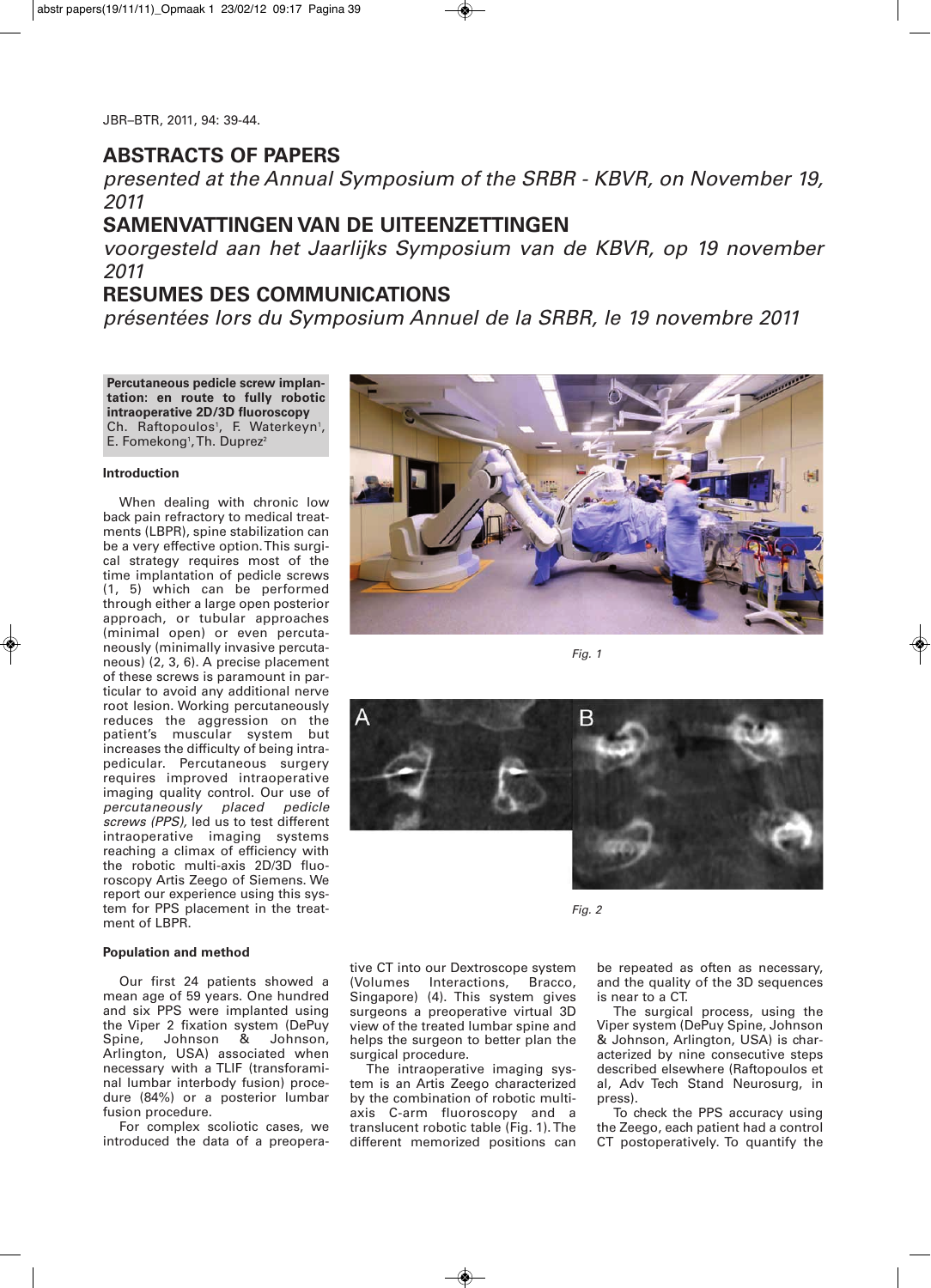severity of the PPS pedicle breach, we used a scale of four grades (7): Grade 0, no pedicle breach; grade I, a breach less than two mm; grade II, a breach between two and four mm and, grade III, a breach of more than four mm.

### **Results**

One hundred and six consecutive PPS were implanted. Pedicle breaches were checked at the two main stages of the surgical procedure (Fig. 2). The rate of guide-wire pedicle breaches was very low (5.7%). All the misplaced wires were corrected. The rate of PPS pedicle breach disclosed by the i3DF was 11.4%. Only five PPS, were relocated.The postoperative CTs disclosed a percentage of PPS pedicle breaches of 4.7%, with all the breaching PPS of grade I except for one grade II and two grade III (lateral breaches, asymptomatic). This series was characterised by the absence of surgical nerve root injuries, surgical revision and other complications.

### **Conclusion**

Placing PPS under control of i3DF images allows to significantly reducing the rate of PPS pedicle breach (4.7% instead of 14.2%) with a most stable osteosynthesis possible and a minimal risk of complication.

#### **References**

- 1. Anjarwalla N.K., Morcom R.K., Fraser R.D.: Supplementary stabilization with anterior lumbar intervertebral fusion - a radiologic review. *Spine (Phila Pa 1976 )*, 2006, 31: 1281- 1287.
- 2. Foley K.T., Gupta S.K.: Percutaneous pedicle screw fixation of the lumbar spine: preliminary clinical results. *J Neurosurg*, 2002, 97: 7-12.
- 3. Raftopoulos C.: Spine neurosurgery in Belgium. *World Neurosurgery,* 2011, 74: 430-431.
- 4. Raftopoulos C., Vaz G.: Surgical indications and techniques for failed coiled aneurysms. *Adv Tech Stand Neurosurg,* 2011, 36: 199-226.
- Rivet D.J., Jeck D., Brennan J., Epstein A., Lauryssen C.: Clinical outcomes and complications associated with pedicle screw fixation-augmented lumbar interbody fusion. *J*
- *Neurosurg Spine*, 2004, 1: 261-266. 6. Schwender Rouben D.P., Foley K.T: Minimally invasive transforaminal lumbar interbody fusion (TLIF): technical feasibility and initial results. *J Spinal Disord Tech*, 2005, 18 Suppl: S1-S6, 2005.
- 7. Wang M.Y., Kim K.A., Liu CY., Kim P., Apuzzo ML: Reliability of three-

dimensional fluoroscopy for detecting pedicle screw violations in the thoracic and lumbar spine. *Neurosurgery,* 2004, 54: 1138-1142.

Department of 1. Neurosurgery and 2. Neuroradiology, Clinique<br>Universitaire St-Luc, Brussels, Universitaire Université catholique de Louvain, Louvain-la-Neuve, Belgium

**MR imaging of the spinal bone marrow : age patterns and normal variants** B. Vande Berg<sup>1</sup>

1. Dpt of Medical Imaging, UCL Cliniques Saint Luc, Brussels, Belgium.

### **Imaging of the degenerative lumbar spine : a pattern-bases approach** P. Parizel<sup>1</sup>

1. Dpt of Medical Imaging, UI Antwerpen, Antwerp, Belgium.

### **Spinal dysraphisms** A. Rossi 1

*Learning objectives:* To identify the neuroradiological appearance of spinal dysraphisms, to correlate such features with a corresponding embryologic derangement, and to be able to use a clinical-neuroradiological classification scheme in the everyday clinical practice.

*Embryology and classification:* Spinal cord development occurs through three consecutive periods: (i) *gastrulation* (2nd gestational week): the embryonic disk is converted from a bilaminar into a trilaminar arrangement, with formation of the intervening mesoderm; the notochord is laid down along the midline, identifying the craniocaudal embryonic axis; (ii) *primary neurulation* (18th -27th day): under the induction of the notochord, the midline ectoderm specializes into neural ectoderm.The initially flat neural plate progressively bends and folds until it fuses in the midline to form the neural tube. The primary neural tube produces the uppermost 9/10 of spinal cord; (iii) *secondary neurulation* (28th -48th day): a secondary neural tube is laid down caudad to the termination of the primary neural tube. Retrogressive differentiation of the secondary neural tube results in the tip of the conus medullaris and filum terminale.

Defects in one of these three embryological steps produce *spinal* **characterized** by<br>*ifferentiation* and anomalous differentiation fusion of dorsal midline structures. Spinal dysraphisms may be categorized clinically in two subsets: open and closed spinal dysraphisms.

*Open spinal dysraphisms:* In open spinal dysraphisms (OSD) the placode (non-neurulated neural tissue) is exposed to the environment through a cutaneous defect along the child's back. OSD include<br>myelomeningocele, myelocele, myelomeningocele, myelocele, hemimyelomeningocele hemimyelocele, and are always associated with a Chiari II malformation. Myelomeningocele is by far the most common of these forms; the placode protrudes through a posterior defect and is elevated above the skin surface due to concurrent dilatation of the subarachnoid spaces.

*Closed spinal dysraphisms:* Closed spinal dysraphisms (CSD) are covered by intact skin, although cutaneous stigmata usually belie their presence. Two subsets may be identified based on whether a subcutaneous mass is present. *CSD with tumefaction* comprise lipomas with dural defect (lipomyelocele and lipomyelomeningocele), meningocele, and myelocystocele. Lipomas with dural defect are more common; they are differentiated with one another based on the position of the placodelipoma interface, that lies within the spinal canal in lipomyelocele, and outside the spinal canal (ie, into a meningocele) in lipomyelomeningocele. *CSD without tumefaction* comprise complex dysraphic states (ranging from complete dorsal enteric fistula to neurenteric cysts, diastematomyelia, dermal sinuses, caudal agenesis, and spinal segmental dysgenesis), bony spina bifida, tight filum terminale, filar and intradural lipomas, and persisting terminal ventricle. The most complicated forms (*complex dysraphic states*), including diastematomyelia, caudal regression, and segmental spinal dysgenesis) are related to faulty gastrulation. Diastematomyelia (literally, split cord) is caused by failure of midline notochordal integration, resulting into two heminotochords that induce two separate hemineural plates. Caudal agenesis and segmental spinal dysgenesis are related to defective notochordal formation, characterized by absence or hypoplasia of a segment of the notochord, in turn resulting into absence or hypoplasia of a corresponding segment of the spinal cord.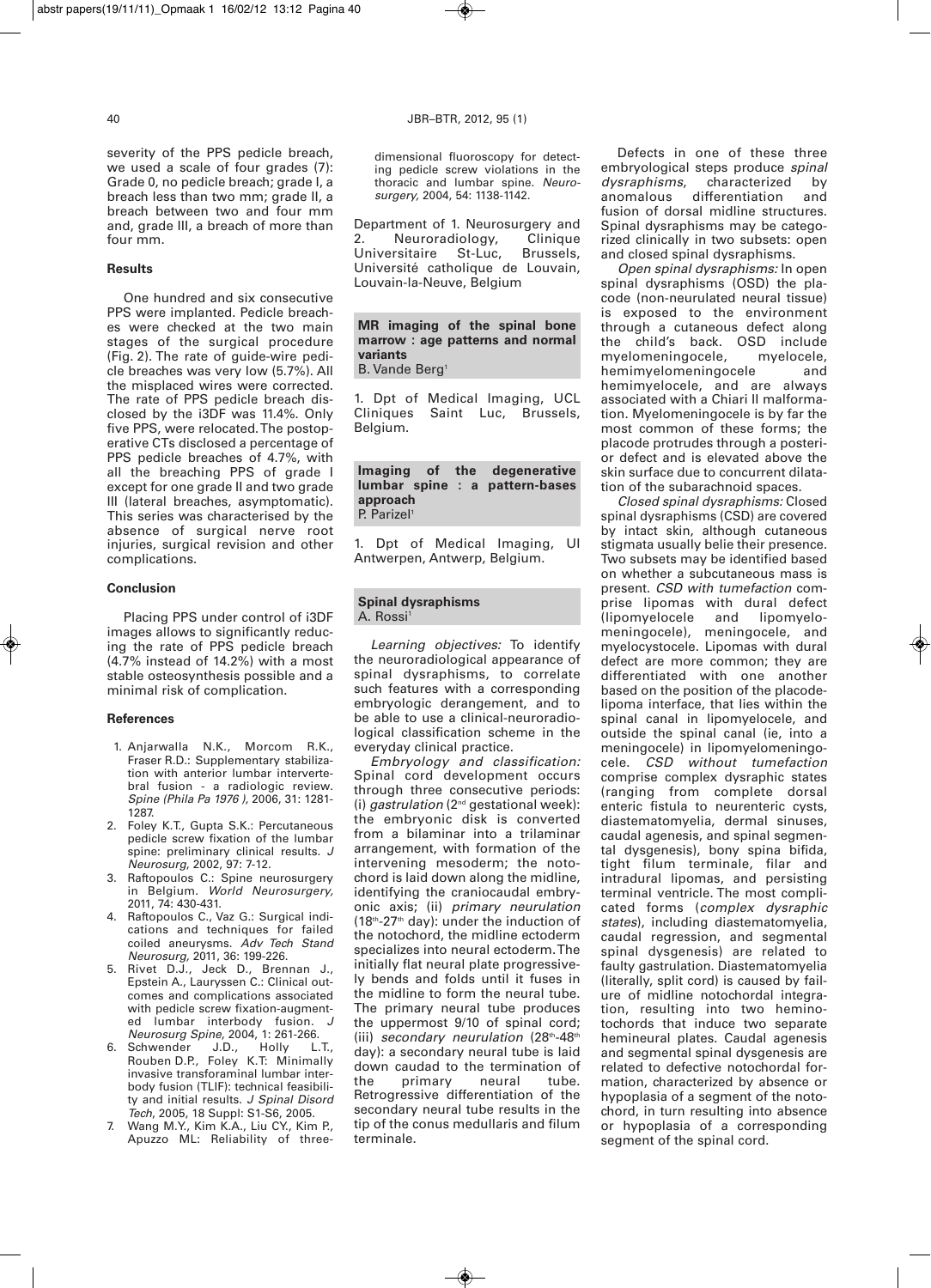### ABSTRACTS OF PAPERS 41

### **Reference**

1. Rossi A., Gandolfo C., Morana G., Piatelli G., Ravegnani M., Consales A., Pavanello M., Cama A., Tortori-Donati P.: Current classification and imaging of congenital spinal abnormalities. *Semin Roentgenol*, 2006, 41: 250-273.

1. Department of Pediatric Neuroradiology, G. Gaslini Children's Research Hospital, Genova, Italy.

### **Imaging evaluation of the child with back pain**

C. Christophe, S. Aouni, N. Damry, S. Pather, F. Ziereisen<sup>1</sup>

Back pain is quite uncommon in children under 10 years of age but is frequently reported in pre-adolescents and adolescents. The vast majority of back pains is benign or has no definitive cause. It can however reveal relevant congenital or acquired pathologies, such as infectious and neoplastic processes (1-4).

### **Epidemiology**

Although back pain is an uncommon complaint in young children, the cumulative prevalence of nonspecific musculoskeletal back pain appears high in pre-adolescents and adolescents (5-10). At the age of 18 this prevalence approaches 50 % in girls and 20% in boys (8, 10).

Contributing factors include sedentary, practice of high level sports with repeated subclinical traumas, female gender, family history of back pain, anxiety, psychosocial distress and maybe individual susceptibility.

Most cases of back pain are mild and non-disabling. Except in a traumatic context, they constitute rarely the motive of visit to the emergency department or to the specialized rheumatic or orthopaedic consultations. If not taken into account, they can evolve to chronicity with fluctuating symptoms (6-8, 11).

Careful medical history and physical examination are mandatory to differentiate a benign back pain from symptoms related to a serious underlying condition (4, 12).

### **Medical history**

Medical history looks for « red flags » suggesting the presence of specific patho-physiologic mechanism such as young age of the child, evidence of neurologic dysfunction, past medical history of infection, malignancy, acute or repetitive trauma and some pain characteristics.

Those that should alert the physician are severe, progressive or constant pain, even during the night, pain that interferes with activity, pain with dysesthesia or pain that radiates suggesting nerve root compression.

In young children, clinical presentation can be poor such as refusal to walk and irritability (13).

### **Physical examination**

Physical examination should track signs of systemic disease or other underlying condition such as fever, unexplained weight loss, neurologic abnormality (eg, abnormal reflexes, bladder or bowel dysfunction, paraplegia, cauda equina syndrome), limitation of motion, tenderness and postural shift of the trunk (scoliosis, kyphosis, torticollis…). Severe back pain should not indeed be attributed to scoliosis without excluding other causes, especially when the scoliosis is of recent onset, of rapid progress, with left thoracic curve and/or an abnormal neurological examination …

#### **Complementary evaluation**

Only if medical history and physical examination reveal « red flags » for a specific cause or a serious underlying condition, additional diagnostic procedures are indicated. Laboratory evaluation looks for inflammatory or infectious process (eg complete blood count, erythrocyte sedimentation rate, blood culture) and radiologic evaluation is performed, directed by the suspected disease (14).

#### **Imaging**

To date, there have been few prospective studies on diagnostic modalities in pediatric back pain.

Plain radiographs of the spine with antero-posterior and lateral views are usually the initial imaging study in prolonged localized pain to search for congenital or acquired bony anomalies but their sensitivity and specificity are often low. Oblique views may be required for the detection of spondylolysis.

Bone scan (scintigraphy) is useful in cases of normal plain radiographs. It has a localiser value if there is an hypercaptation, to orientate multiplanar imaging as computed tomography (CT) and Magnetic resonance imaging (MRI) (5).

MRI is the modality of choice in emergency if medullar compression or cauda equina syndrome are suspected. Moreover, MRI becomes more frequently the second imaging modality after plain X-ray films to document non-bony or even bony processes in children.

MRI provides a good visualization of the vertebral column (vertebral body and posterior elements) and disc but also the dural sac, the spinal cord, the cauda equina and the paraspinal soft tissues.

Imaging of the entire spine may be indicated in young children in whom localization of the abnormal process is often quite difficult.

A first simplified MRI approach may include sagittalT1-weighted and T2-weighted with and without fat sat images (STIR) with preliminary knowledge of age-related red marrow replacement by yellow marrow.

Total-body MRI may be useful to identify and precise the extension of diseases with multifocal characters such as histiocytosis, hemopathies, recurrent multifocal osteomyelitis.

Computed tomography (CT) scan focalized on the lesion can best characterize the bone involvement (osteolysis, osteosclerosis, mixed form …) and states precisely its extension into the body of vertebrae or into its posterior arch. CT can moreover guide percutaneous vertebral biopsy for histological samples.

#### **Etiologies**

There is a wide spectrum of diseases causing back pain in children. It depends upon the referral care clinician and on the studied population. Most back pain seem to be related to benign or nonspecific musculoskeletal diseases whereas the remainder can be attributed to specific causes divided among musculoskeletal, infectious, tumoral and miscellaneous causes (1-4, 12, 14).

#### *Musculoskeletal*

- Aspecific microtraumatic musculoskeletal disease
- Spondylolysis and spondylolisthesis
- Degenerative disc diseases such as Schmorl's nodes, Scheuermann kyphosis
- Disc herniation
- Disc calcification
- Idiopathic juvenile osteoporosis
- Vaso-occlusive crisis in sickle cell disease
- Ankylosing spondylitis
- Arthritis of inflammatory bowel diseases…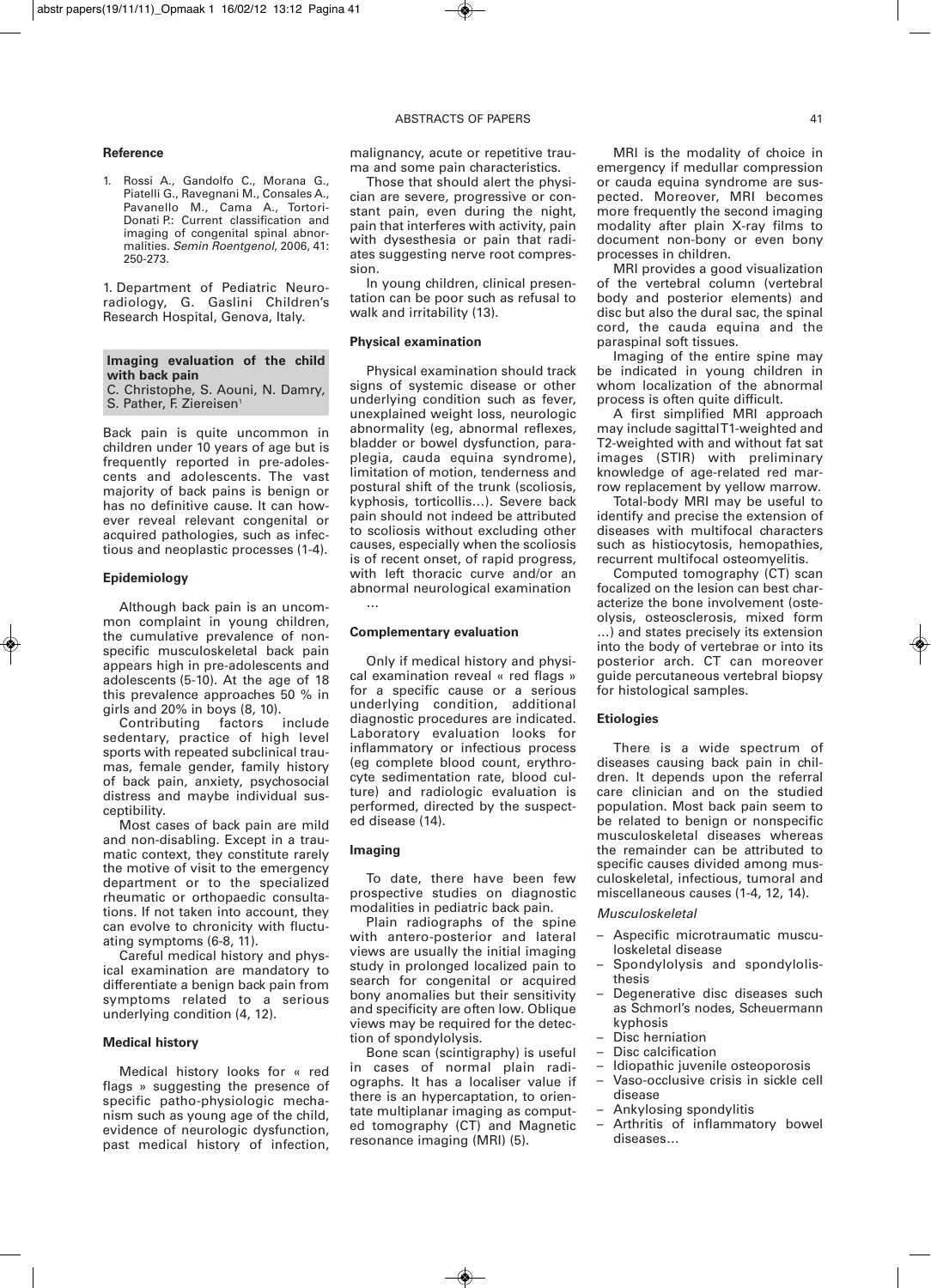### *Infectious*

- Discitis and spondylodiscitis
- Acute osteomyelitis
- Pott's disease
- Chronic osteomyelitis, chronic recurrent multifocal osteomyelitis
- 
- Epidural abscess<br>– Nonspinal infections – Nonspinal infections (septic sacroiliitis, pyomyositis (psoas),<br>retropharyngeal abscess. retropharyngeal pyelonephritis, pelvic inflammatory disease, pancreatitis…)…

#### *Tumoral*

Vertebral

Benign:

- Eosinophilic granuloma, chordoma, hemangioma…(mostly in the vertebral body),
- Osteoid osteoma, osteoblastoma, aneurysmal bone cyst…(mostly in the spinous process) Malignant:
- **Metastasis**
- Leukemia, lymphoma
- Ewing sarcoma, osteosarcoma…
- Intramedullary:
- Astrocytoma
- Ependymoma
- Oligodendroglioma…
- Extradural:
- Chloroma
- Neuroblastoma with intraspinal invasion

Intradural

- Subarachnoidal metastases
- Dermoid cyst, neuroenteric cyst
- Lipoma,
- Neurofibroma in neurofibromatosis type 1…
- Miscellaneous
- Spinal and medullar malformations (diastematomyelia, Chiari 1, tethered cord …)
- Epidural hematoma
- Nephrolithiasis, ureteropelvic junction obstruction
- Chronic pain syndromes

#### **References**

- 1. Bhatia N.N., Chow., G., Timon S.J., Watts H.G.: Diagnostic modalities for the evaluation of pediatric back pain: a prospective study. *J Pediatr Orthop*, 2008, 28: 230-233.
- 2. Combs J.A., Caskey P.M.: Back pain in children and adolescents: a retrospective review of 648 patients. *South Med J*, 1997, 90: 789-792.
- 3. Feldman D.S., Hedden D.M., Wright J.G.: The use of bone scan to investigate back pain in children and adolescents. *J Pediatr Orthop*, 2000, 20: 790-795.
- 4. Kimn H.J., Green D.W. Adolescent back pain. *Curr Opin Pediatr*, 2008, 20 : 37-45.
- 5. Hollingworth P.: Back pain in children. *Br J Rheumatol*, 1996, 35: 1022-1028. *Fig. 1.* — Plain films : indications
- 6. Jeffries L.J., Milanese S.F., Grimmer-Somers K.A.: Epidemiology of adolescent spinal pain, a systematic overview of the research literature. *Spine* (Phila Pa 1976), 2007, 32: 2630- 2637.<br>7. Jones
- G.T., Macfarlane G.J.: Predicting persistent low back pain in school children: a prospective cohort study. *Arthritis Rheum*, 2009, 61: 1359-1366.
- 8. Leboeuf-Yde C., Kyvik K.O.: At what age does low back pain become a common problem? A study of 29.424 individuals aged 12-41 years. *Spine*, 1998, 23: 228-234.
- 9. Masieron S., Carraro E., Celia A. Sarto D., Ermani M.: Prevalence of nonspecific low back pain in schoolchildren aged between 13 and 15 years. *Acta Paediatr*, 2008, 97: 212- 216.
- 10. Pellisé F., Balagué F., Rajmil L.,<br>Cedraschi C., Aguirre M., Cedraschi C., Aguirre M., Fontecha C.G., et al.: Prevalence of low back pain and its effect on healthrelated quality of life in adolescents. *Arch Pediatr Adolesc Med*, 2009, 163: 65-71.
- 11. Hakala P., Rimpelä A., Salmine J.J., et al.: Back, neck, and shoulder pain in Finnish adolescents: national cross sectional surveys. *BMJ*, 2002, 325: 743.<br>12 Selbst
- 12. Selbst S.M., Lavelle J.M., Soyupak S.K., Markowitz R.I.: Back pain in children who present to the emergency department. *Clin Pediatr* (Phila), 1999, 38: 401-406.
- 13. Karabouta Z., Bisbinas I.,<br>Davidson A Goldsworthy LL: Davidson A., Goldsworthy Discitis in toddlers: a case series and review. *Acta Paediatr*, 2005, 94: 1516- 1518.
- 14. Khoury N.J., Hourani M.H.,<br>Arabi M.M., Abi-Fakher F. Arabi M.M., Abi-Fakher F., Haddad M.C.: Imaging of back pain in children and adolescents. *Curr Probl Diagn Radiol*, 2006, 35: 224-244.

1. Dept. of Radiology, Hôpital Universitaire des Enfants Reine Fabiola, Bruxelles, Belgique.

### **Diagnostic work up in the setting of back pain and sciatica** L. Divano<sup>1</sup>

Low-back pain and sciatica represent a major problem in public health and have a significant social and economic impact (1). Up to 80% of the population have such an experience at least once in a lifetime (2).

In case of an acute onset of lowback pain without neurological signs and without "red flags" background, there is no need for imaging as 90% of those cases resolve spontaneously within one month.

After six weeks of medical treatment, the imaging will be necessary only in the case of poor outcome or worsening of the symptoms.

The imaging is also indicated if either manipulation therapy or local drug infiltration are considered (3).

Emergency Imaging is indicated in the setting of malignancy, possible infection, neurologic deficit, corticosteroid therapy and osteoporotic fractures ('red flags').

### **Choice of imaging modalities**

#### *Plain films*

The plain films are generally performed in the work up of trauma especially in cervical spine. However, even major dislocation can be missed and generally only minor injury are referred for plain films.

The plain films are still used in the evaluation of static abnormalities, especially in young patients (< 20 years) and in older patients (> 55 years) namely because of the high frequency of osteoporotic fractures (Fig. 1).

Also keep in mind, the plain films can be falsely reassuring and are

#### Plain Films: Indications

- Recent trauma
	- Young patients (< 20 y) Static abnormalities, spondylolysis-listhesis, inflammatory and rheumatismal disases (spondylarthritis, late diagnosis)
- Older patients ( $> 55$  y)

Osteoporotic fractures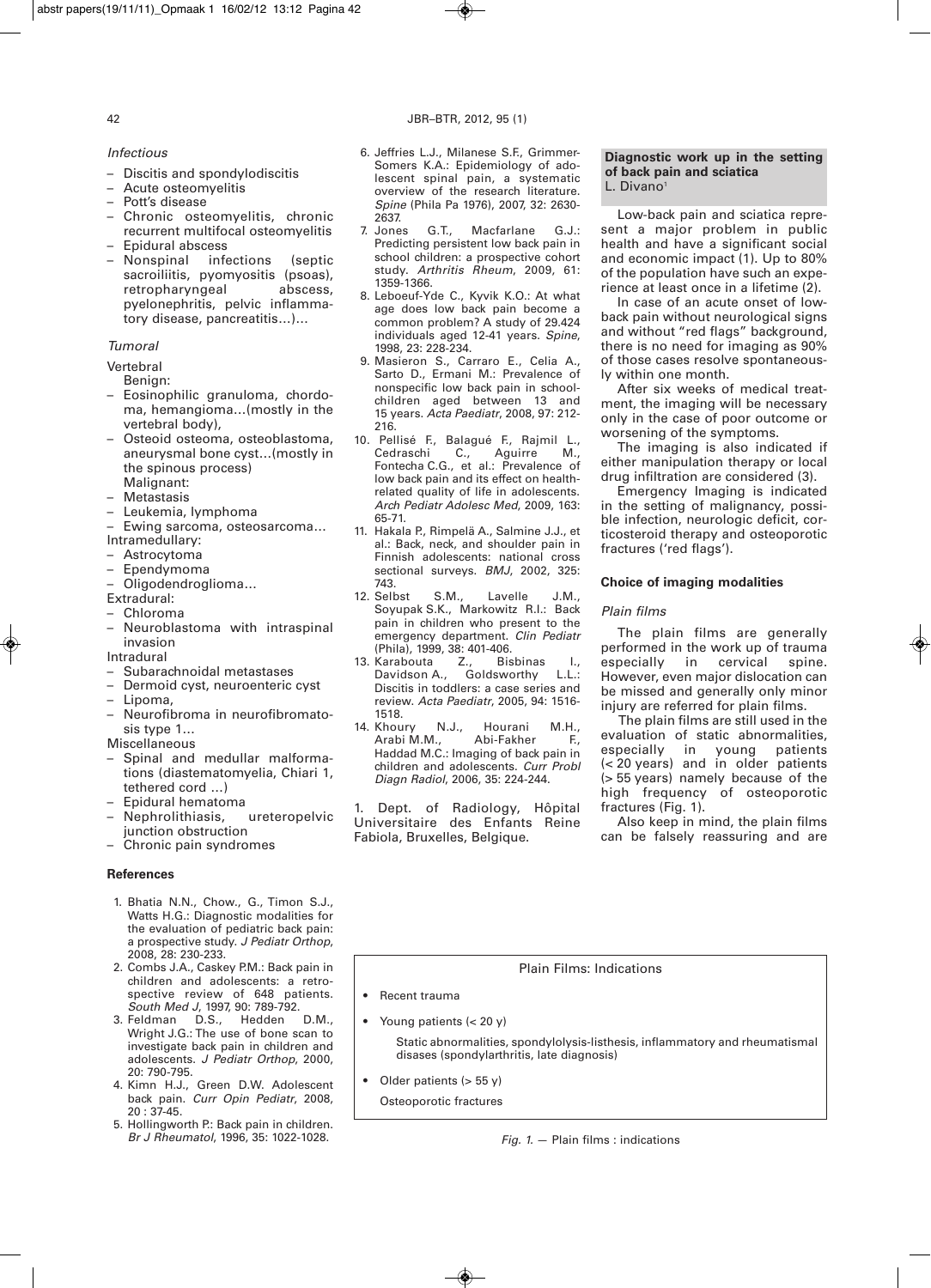

- *CT MRI*
- 
- 
- 
- 
- canal stenosis canal stenosis

- trauma spinal cord lesions
- (disk anomalies) tumors / epidural involvement
- osteoarthritis Spondylodiskitis
	- operated disk hernia / expelled fragment<br>canal stenosis
	- *Fig. 2.* CT and MR indications



*Fig. 3.* — Choice of imaging procedure according to suspected pathology

generally not indicated in the age range between 20 and 55 years.

#### *CT scanner*

Spiral CT with multiplanar reconstructions is the first step modality in the setting of spinal trauma and should be always performed in high energy injury even without neurologic deficit. CT is also superior to MR in the evaluation of bony impingement especially in case of degenerative osteoarthritis and foraminal stenosis. CT scanner, particularly due to its high spatial resolution, allows a fine and precise study of such diseases.

#### *MRI*

When soft tissues pathology or disco-vertebral impingement are suspected, MRI is from far superior to CT. In case of lumbar disk extrusion, CT remains reliable in the most cases. However, when arthrosis, spinal canal stenosis or lack of epidural fat reduce the soft tissues interface, MRI should be advocated. The suspicion of disk recurrence, intradural pathology, infection or neoplasm require an MRI study before and after iv Gd injection (Fig. 2).

### **Conclusions**

In case of low-back pain and sciatica the need for imaging is largely dependent on the clinical information.

In case of an acute onset of lowback pain without neurological signs and without "red flags" background, generally there is no need for imaging. After six weeks of medical treatment, the imaging will be necessary only in the case of poor outcome. The emergency imaging is indicated in the setting of malignancy, possible infection, neurologic deficit, corticosteroid therapy and osteoporotic fractures. The choice of imaging is dependent on the suspected pathology (Fig. 3).

Keep in mind that conventional radiology has limited value even in case of traumatic lesions.

#### **References**

- 1. CareyT.S., Evans A.T., Hadler M.N., et al.: Acute severe low-back pain. A population based study of prevalence and care-seeking. *Spine*, 1996, 21: 339-344.
- 2. Centre Fédéral d'Expertise (KCE). Report vol 48B. Lombalgies chroniques, 2006.

3. Bossard P., Zeitoun F. et Stérin P.: Imagerie de la lombalgie. La lombalgie en 2007 : aspects pratiques XXI EMC journée de l'ANMSR, 8juin 2007.

1. Dpt Imagerie Médicale, CHU Brugmann, Bruxelles, Belgium.

#### **Imaging trauma to the spinal cord** R. Achten<sup>1</sup>

1. Dpt of Radiology, UZ Gent, Ghent, Belgium.

### **Correlations between clinical findings and imaging: What's significant and what's not?** T. Stadnik1

The role of the radiologist should not be limited to description of abnormal findings only. The final report should also conclude which findings may be related to the clinical complaints if any and suggest additional imaging protocol if necessary.

This imply the knowledge of imaging guidelines for a given clinical situation, of normal variants which may simulate disease and of abnormal imaging findings which are usually without clear association with the clinical symptoms.

In the setting of spine trauma without neurological signs the conventional xr is still frequently performed but may be falsely reassuring and the false negative findings are frequent. A multidetector CT should be preferred in case of diagnostic doubt.

In case of spine trauma with neurological signs the scanner should be performed as soon as possible followed by MR especially in case of discordance between CT and clinical findings.

The normal variants or congenital anomaly may occasionally simulate disease.

The partial butterfly deformity may by mistake for compression fracture.

The vascular channel is normally easy to differentiate from fracture because of corticalisation and typical anatomic location.

On CT, the conjoined nerve root anomaly may be mistaken for foraminal mass or disc herniation (Fig. 1).

The absent cervical pedicle syndrome (Fig. 2) is frequently misdiagnosed as post-traumatic interapofyseal luxation what may result in inappropriate therapy including aggressive traction or surgery.